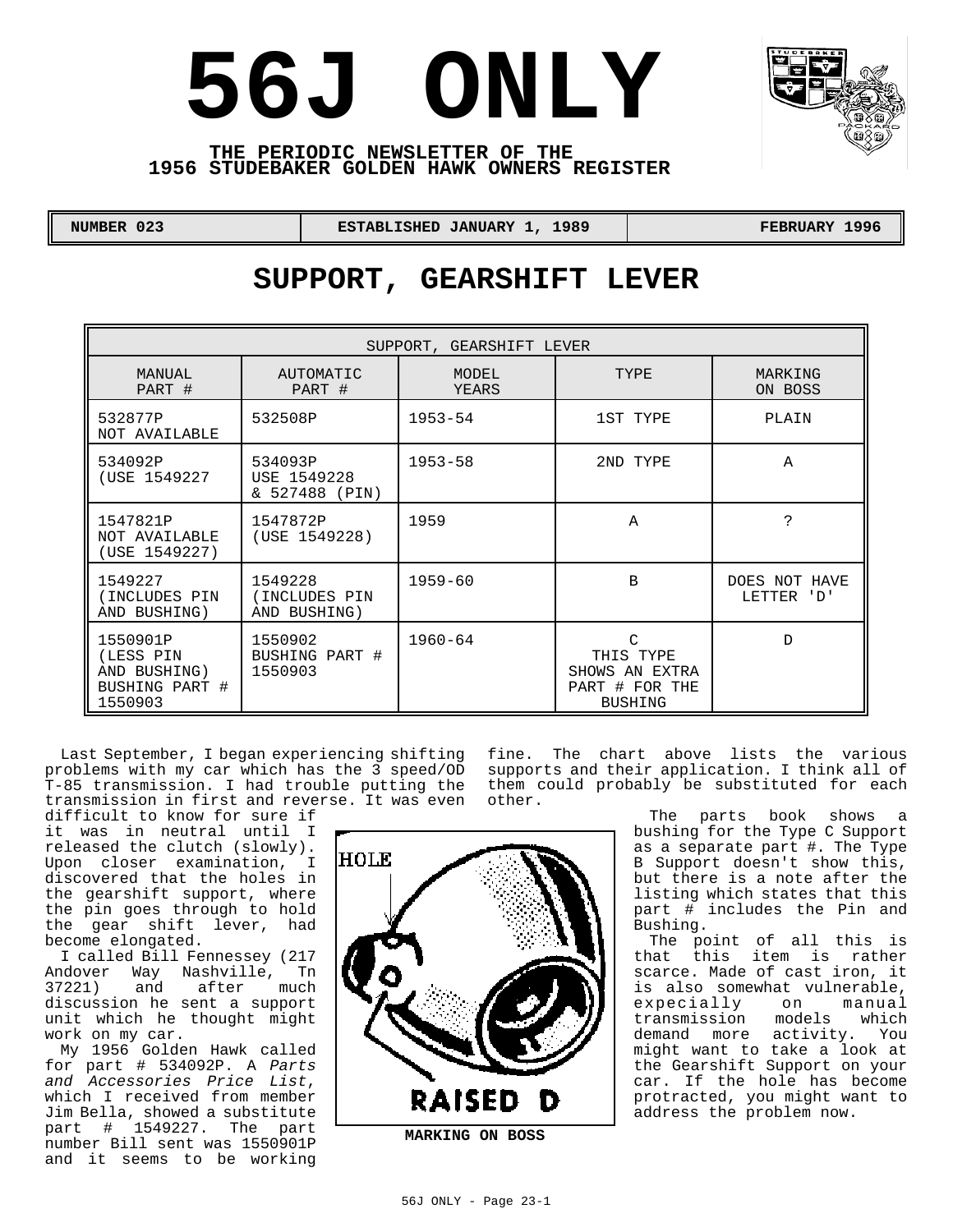The information in the table below appeared in issue 004. It is reprinted below in a more readable format and with a few corrections.

|      |                               |                |                                                                                                                  |                                                         |                                   | PACKARD-CLIPPER ENGINE INFORMATION                                                            |              |            |     |                                  |
|------|-------------------------------|----------------|------------------------------------------------------------------------------------------------------------------|---------------------------------------------------------|-----------------------------------|-----------------------------------------------------------------------------------------------|--------------|------------|-----|----------------------------------|
| YEAR | <b>BODY</b><br>NO.            | CHASSIS<br>NO. | DESCRIPTION OF BODY<br>(6 PASSENGER)                                                                             | <b>ENGINE</b><br><b>NUMBER</b><br><b>SERIES</b>         | PART<br>NUMBER                    | CARBURETOR MODEL                                                                              | SIZE         | <b>CID</b> | HP  | PROD<br><b>UCTI</b><br><b>ON</b> |
| 1955 | 5522                          | 5540           | CLIPPER DELUXE SEDAN                                                                                             | 5522-01001                                              | $474046 -$                        | CARTER WCFB 2232S,<br>2394S USED W/CYL<br>HEAD 440689<br>WCFB 2284S USED<br>W/CYL HEAD 440854 | 4 BBL        | 320        | 225 | 8309                             |
| 1955 | 5542                          | 5540           | CLIPPER SUPER SEDAN                                                                                              | 5542-01001                                              | REPLACES<br>440790                |                                                                                               |              |            |     | 7979                             |
| 1955 | 5547                          | 5540           | CLIPPER SUPER PANAMA                                                                                             | 5547-01001                                              |                                   |                                                                                               |              |            |     | 7016                             |
| 1955 | 5562                          | 5560           | CLIPPER CUSTOM SEDAN                                                                                             | 5562-01001                                              | 440823                            | ROCHESTER 4GC                                                                                 | 4 BBL        | 352        | 245 | 8708                             |
| 1955 | 5567                          | 5560           | CLIPPER CUSTOM<br>CONSTELLATION                                                                                  | 5567-01001                                              |                                   | 7007230                                                                                       |              |            |     | 6672                             |
| 1955 | 5582                          | 5580           | PACKARD PATRICIAN                                                                                                | 5582-01001                                              |                                   |                                                                                               | 4 BBL        | 352        | 260 | 9127                             |
| 1955 | 5587                          | 5580           | PACKARD FOUR HUNDRED                                                                                             | 5587-01001                                              |                                   |                                                                                               |              |            |     | 7206                             |
| 1955 | 5588                          | 5580           | PACKARD CARIBBEAN                                                                                                | 5588-01001                                              | 476010<br>FRONT<br>476011<br>REAR | DUAL ROCHESTER MODEL<br>4GC<br>7008230 FRONT, AND<br>7008231 REAR                             | 4 BBL<br>(2) | 352        | 275 | 500                              |
| 1956 | 5622                          | 5640           | CLIPPER DELUXE SEDAN                                                                                             | 5622-01001                                              | 6480530                           | CARTER WGD MODEL                                                                              | 2 BBL        | 352        | 240 | 5715                             |
| 1956 | 5642                          | 5640           | CLIPPER SUPER SEDAN                                                                                              | 5642-01001                                              |                                   | 2393S                                                                                         |              |            |     | 5173                             |
| 1956 | 5647                          | 5640           | CLIPPER SUPER HARD<br>TOP                                                                                        | 5647-01001                                              |                                   |                                                                                               |              |            |     | 3999                             |
| 1956 | 5662                          | 5660           | CLIPPER CUSTOM SEDAN                                                                                             | 5662-01001                                              | 6480506                           | CARTER<br>MODEL WCFB-<br>2394S                                                                | 4 BBL        | 352        | 275 | 2129                             |
| 1956 | 5667                          | 5660           | CLIPPER CUSTOM HARD<br>TOP                                                                                       | 5667-01001                                              |                                   |                                                                                               |              |            |     | 1466                             |
| 1956 | 5672A                         | 5670           | PACKARD EXECUTIVE<br>SEDAN                                                                                       | 5672A-0100                                              |                                   | CARTER MODEL WCFB-<br>2394S (SOME SOURCES<br>INDICATE ROCHESTER                               |              |            |     | 1748                             |
| 1956 | 5677A                         | 5670           | PACKARD EXECUTIVE<br>HARD TOP                                                                                    | 5677A-0100                                              |                                   | MODEL 7008610)                                                                                |              |            |     | 1031                             |
| 1956 | 5682                          | 5680           | PACKARD PATRICIAN<br>SEDAN                                                                                       | 5682-01001                                              | 6480253                           | ROCHESTER 4GC MODEL<br>7008610                                                                | 4 BBL        | 374        | 290 | 3775                             |
| 1956 | 5687                          | 5680           | PACKARD FOUR HUNDRED<br>HARD TOP                                                                                 | 5687-01001                                              | 6480253                           |                                                                                               |              |            |     | 3224                             |
| 1956 | 5697                          | 5688           | PACKARD CARIBBEAN<br>HARD TOP                                                                                    | 5697-01001                                              | 6489090<br>FRONT<br>6489091       | <b>DUAL ROCHESTER 4GC</b><br>MODEL 7009600 FRONT,<br>7009601 REAR                             | 4 BBL<br>(2) | 374        | 310 | 263                              |
| 1956 | 5699                          | 5688           | PACKARD CARIBBEAN<br>CONVERTIBLE                                                                                 | 5699-01001                                              | REAR                              |                                                                                               |              |            |     | 276                              |
|      |                               |                | <b>STUDEBAKER</b>                                                                                                |                                                         |                                   | <b>GOLDEN HAWK ENGINE INFORMATION</b>                                                         |              |            |     |                                  |
| YEAR | <b>BODY</b><br>NO.            | CHASSIS<br>NO. | DESCRIPTION OF BODY<br>5 PASSENGER, 2 DOOR<br>HARDTOP                                                            | <b>ENGINE</b><br><b>NUMBER</b><br><b>SERIES</b>         | PART<br><b>NUMBER</b>             | CARBURETOR MODEL                                                                              | SIZE         | <b>CID</b> | HP  | PROD<br><b>UCTI</b><br>ON        |
| 1956 | 56J K7                        |                | 1956 STUDEBAKER<br><b>GOLDEN HAWK</b>                                                                            | MANUAL<br>$K1001 -$<br>K1912<br>AUTOMATIC<br>S1001-S436 | 6480506                           | CARTER<br>MODEL WCFB-<br>2394S                                                                | 4 BBL        | 352        | 275 | 4071                             |
|      |                               |                | HUDSON                                                                                                           | NASH                                                    | <b>ENGINE</b>                     | <b>INFORMATION</b>                                                                            |              |            |     |                                  |
| YEAR | <b>BODY</b><br>NO.            | CHASSIS<br>NO. | DESCRIPTION OF BODY<br>6 PASSENGER                                                                               | <b>ENGINE</b><br>NUMBER<br>SERIES                       | PART<br>NUMBER                    | CARBURETOR MODEL                                                                              | SIZE         | CID HP     |     | PRODU<br>CTION                   |
| 1955 | $35585 -$<br>35585-<br>35587- |                | HUDSON HORNET 4 DOOR<br>SUPER SEDAN<br>HUDSON HORNET 4 DOOR<br>CUSTOM SEDAN<br>HUDSON HORNET 2 DOOR<br>HOLLYWOOD | $P-1001$                                                |                                   | CARTER MODEL WGD-<br>2231S, SA                                                                | 2 BBL        | 320        | 208 | 6219                             |
|      | $5585 - 1$                    |                | NASH AMBASSADOR 4                                                                                                |                                                         |                                   |                                                                                               |              |            |     | 10580                            |
|      | $5585 - 2$                    |                | DOOR SUPER SEDAN<br>NASH AMBASSADOR 4<br>DOOR CUSTOM SEDAN                                                       |                                                         |                                   |                                                                                               |              |            |     |                                  |
|      | $5587 - 2$                    |                | NASH AMBASSADOR 2<br>DOOR CUSTOM SEDAN                                                                           |                                                         |                                   |                                                                                               |              |            |     |                                  |
| 1956 | $35685 -$<br>2                |                | HUDSON HORNET 4 DOOR<br><b>CUSTOM SEDAN</b>                                                                      | $P-2101$                                                |                                   | CARTER MODEL WGD-<br>2231S, SA                                                                | 2 BBL        | 352        | 220 | 3015                             |
|      |                               |                | HUDSON HORNET 2 DOOR<br>COUNTRY CLUB                                                                             |                                                         |                                   |                                                                                               |              |            |     |                                  |
|      | $35687 -$                     |                |                                                                                                                  |                                                         |                                   |                                                                                               |              |            |     |                                  |
|      | $5685 - 1$                    |                | NASH AMBASSADOR 4                                                                                                |                                                         |                                   |                                                                                               |              |            |     | 4681                             |
|      | $5685 - 2$<br>$5687 - 2$      |                | DOOR SUPER SEDAN<br>NASH AMBASSADOR 4<br>DOOR CUSTOM SEDAN<br>NASH AMBASSADOR 2<br>DOOR COUNTRY CLUB             |                                                         |                                   |                                                                                               |              |            |     |                                  |

On March 6, 1956, AMERICAN MOTORS CORPORATION produced its own 190 horsepower, 250 CID V-8<br>engine. This engine was used for the remainder of the model year. It used a Carter WGD 2 BBL<br>carburetor model 2352S. (See Ken Stuck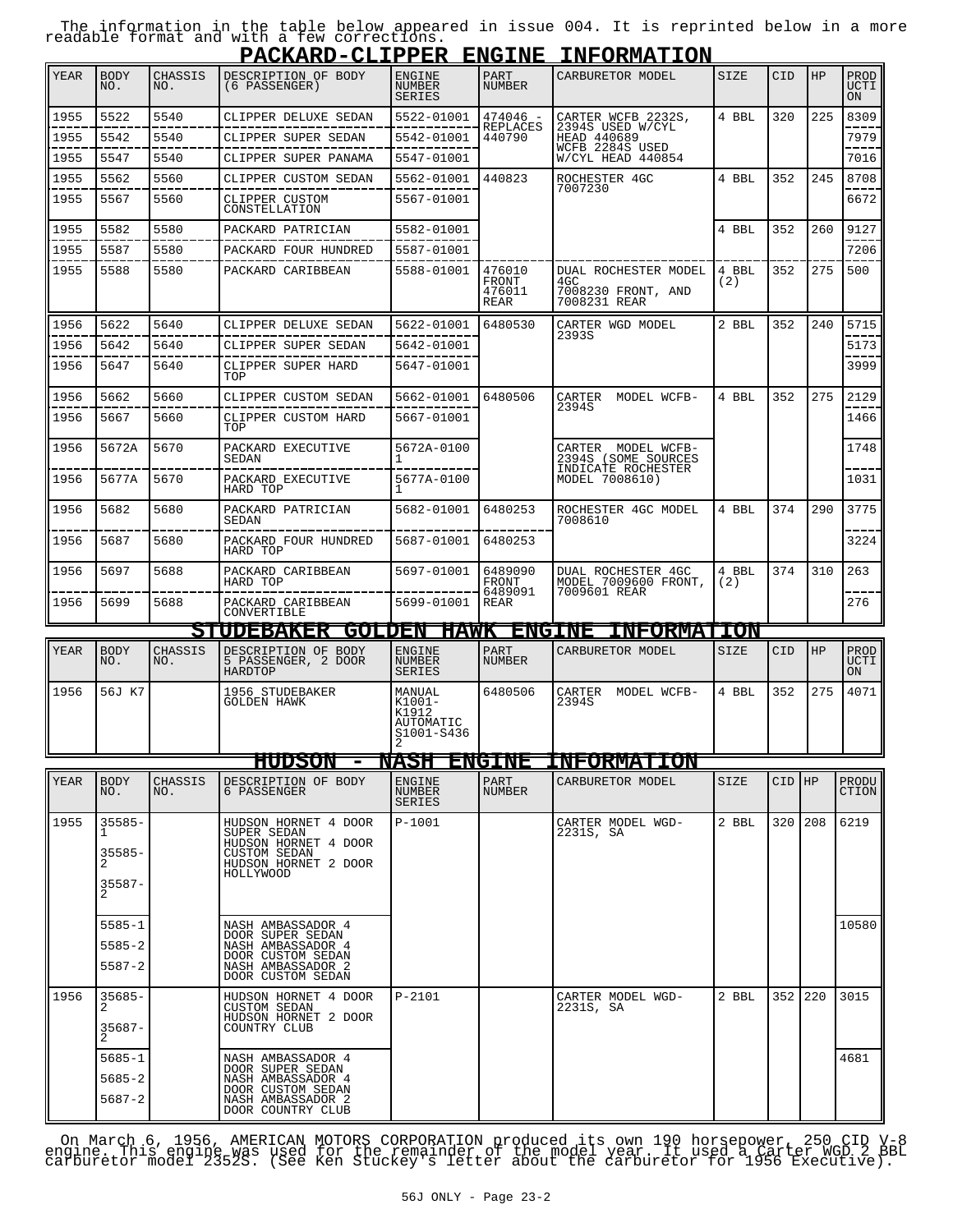# **ULTRAMATIC TRANSMISSION DIPSTICK**



The dipstick for the Ultramatic transmission on Packard & Clipper cars is located on the passenger rear side of the engine. It is accessible from under the hood. This differs, of course, from our Golden Hawks in that the dipstick for our cars is only accessible from inside the car through a hole in the center floor hump.

Below is a comparison of the transmission pan and dipstick part numbers between the 1955/56 Packard & Clipper and the 1956 Studebaker Golden



Hawk. It appears that to change the Golden Hawk dipstick setup to the Packard/Clipper method, you would have to replace the pan, dipstick and tube.

| <b>ITEM</b>                                       |                       |                   | <b>PACKARD</b> | <b>STUDEBAKER</b>                                |  |
|---------------------------------------------------|-----------------------|-------------------|----------------|--------------------------------------------------|--|
| CAP ASSEMBLY-OIL FILLER (DIP STICK) 3.640 0811-54 |                       |                   |                |                                                  |  |
|                                                   |                       |                   |                | 465849 ALL 55TH 1ST TYPE-27 3/4" LONG            |  |
| 473171                                            |                       |                   |                | ALL 55TH 2ND TYPE-24 1/4" LONG                   |  |
|                                                   | 473171 ALL 56TH       |                   |                |                                                  |  |
| $56J = 1539737$                                   |                       |                   |                |                                                  |  |
| TUBE ASSEMBLY-OIL FILLER                          |                       |                   |                | $3.641$ 0811-50                                  |  |
|                                                   |                       |                   |                | 465887 ALL 55TH USE WITH 27 3/4" DIP STICK       |  |
|                                                   |                       |                   |                | 473112 ALL 55TH; 56TH USE WITH 24 1/4" DIP STICK |  |
| $56J = 1539738$                                   |                       |                   |                |                                                  |  |
| OIL PAN ASSEMBLY                                  |                       |                   |                | $3.644$ $0811 - 40$                              |  |
| 440845                                            | ALL 55TH USE          |                   |                | WITH CAST IRON TRANS. CASE                       |  |
| 470143                                            |                       |                   |                | ALL 55TH; 56TH USE WITH ALUMINUM TRANS. CASE     |  |
| 426205                                            |                       |                   |                | ALL 55TH; 56TH PLUG 5/8-18, DRAIN                |  |
| 433248                                            |                       |                   |                | ALL 55TH; 56TH WASHER, DRAIN PLUG                |  |
| $56J = 6480501$                                   |                       |                   |                |                                                  |  |
| <b>GASKET-OIL PAN</b>                             |                       |                   | 3.646          | 0811-47                                          |  |
|                                                   | 421327 ALL 55TH; 56TH |                   |                |                                                  |  |
| $56J = 421327$                                    |                       | (SAME AS PACKARD) |                |                                                  |  |

Has anyone ever tried to make this change? I can see a possible interference problem with the air cleaner (oil bath) and the 4" heater duct. If anyone has an idea on this, or has tried it, please let me know how it worked out. I'll pass it along to the rest of our group in the next issue.

## **SPOTLIGHTS & WHEELCOVERS**

In issue # 020, I had information on the first Golden Hawk produced in South Bend. I printed a copy of the production order from *Newman & Altman* on page 9 of that issue.

That production order, which was copied from the original production order for serial # listed accessory code AC-2730, spotlight-left side. I also noted in that article that this spotlight was used on 1955 Studebakers. AC-2765 is the spotlight used on 1956 models.

Before continuing, I think we need to discuss the process of obtaining a production order copy. *Newman & Altman* personnel look up the serial number on their microfilm files. They copy the information by hand and then enter it onto one of their production order forms.

The original production orders list only the AC-nnnn code, not the description of the code.

The description is added to the copy of the production order by *Newman & Altman*. This is a service they do in order to help anyone determine the accessories that came with a particular car.

I was able to see the original production order for serial # 6030001 and I noticed that the spotlight item was somewhat difficult to read. Using my magnifying glass, I could see that instead of  $AC-2730$ , it shows  $AC-2780$ .

AC-2780 is the prototype wire wheel overlay wheelcover which was discussed in issue # 021. AC-2780 is not shown in the parts catalogs, so the *Newman & Altman* employee probably assumed that the code was AC-2730.

I feel fortunate that Dennis Lambert of *Newman & Altman* has allowed me access to the original production orders. Without that access, this error would have been overlooked.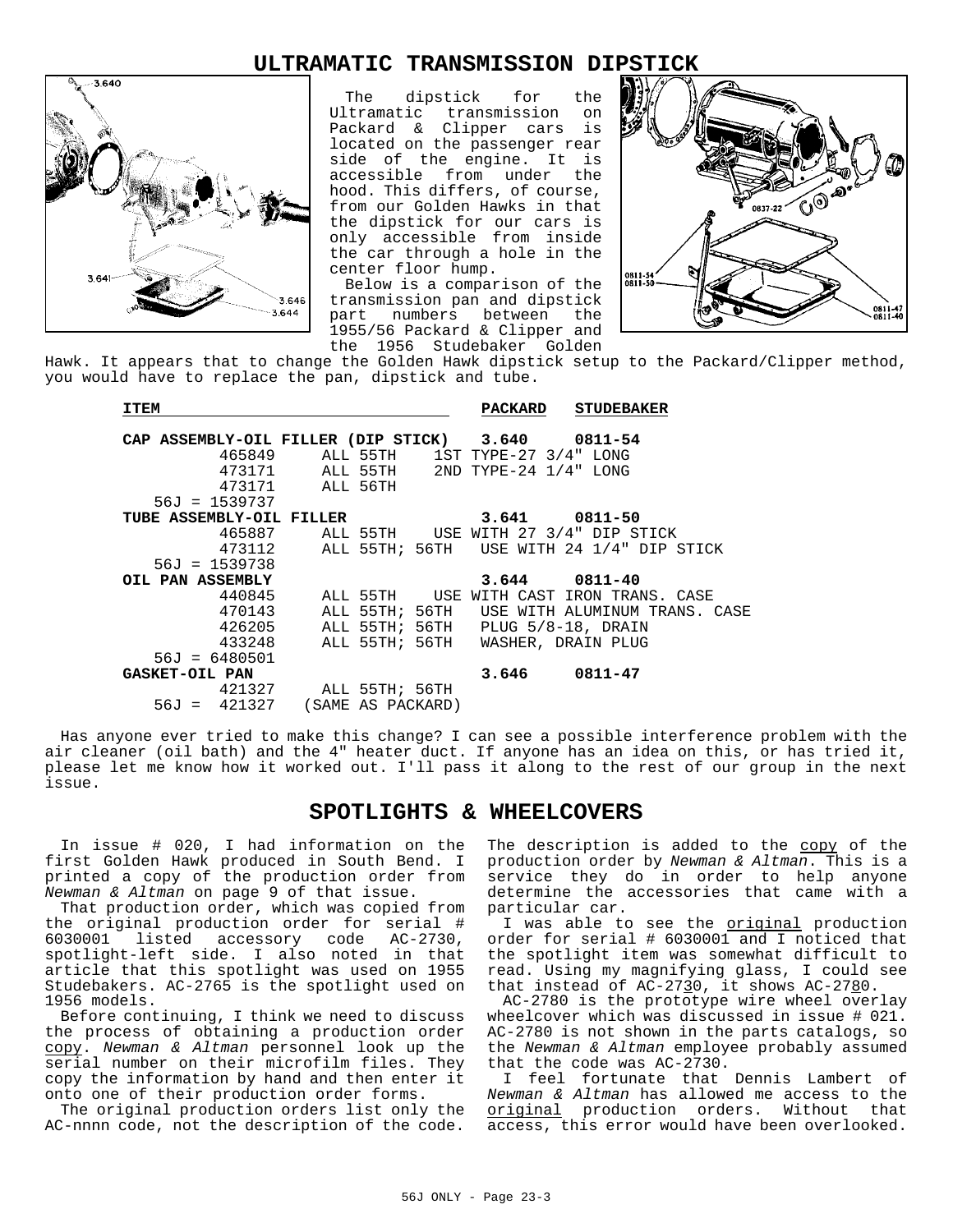# **VALVE COVERS**

Four different sets of valve covers were used on the Packards and Clippers. None of them apparently were the same as the Golden Hawk set.

#### **Studebaker Valve Covers (0103-63)**

471064 or AC 2796 (used on body 56J) 1956 Golden Hawk

```
Packard Valve Covers (5.1701)
440877 (used on chassis 5540-60)
          1955 Clipper
440501 (used on chassis 5580)
          1955 Patrician
          1955 400 Hardtop
           (used on chassis 5670-80)
          1956 Executive
          1956 Patrician
          1956 400 Hardtop
440865 (used on chassis 5580 (Body 5588)
          1955 Caribbean
           (used on chassis 5688)
          1956 Caribbean
6480851 (used on chassis 5640-60)
          1956 Clipper
```
## **STEERING WHEEL PROJECT**

I spoke to J.B. Donaldson of Phoenix Arizona on October 10, 1995. J.B. recasts steering wheels and I had sent him a spare wheel for his inspection.

He said he could recast our wheels for \$350 each, but there would be a \$500 tooling charge (\$1000 tooling charge which he would split with us). He suggested that if we could get 10 to 20 members to share the tooling cost, that the price would be about what we had been paying *WW Motor Cars & Parts, Inc*.

He also said that he would need a better example than the spare steering wheel I sent him. In order to get this project going, we need a good original or NOS steering wheel for the mold and some sort of a fund to finance the tooling cost.

Member Dwayne Jacobson is the only one to express some interest in the project. See his letter in the *Mailbag Section*. I know it is an expensive item, and because of the added tooling cost expense, I suspect the project will perish.

## **REPAIR WORK AVAILABLE**

Member Bob Edwards of Jacksonville, Florida reported on a place there which is getting into the repair of old car steering, window, and windshield wiper components. They have been in business for some time and they repaired the steering pump on Bob's 1956 Golden Hawk.

The place is called *Ace Automotive, 801 W. Forsyth, Jacksonville Florida 32204*. If you want to call the owners, Gaylord Hadley and Spiegel Pitzer can be reached at 904-353-7111.

# **FROM THE MAILBAG**

(Letters are edited as required.)

(NOTE: *Old Cars Weekly News & Marketplace* printed a letter of mine in their August 10, 1995 issue. They also printed a story I wrote in their October 12 issue. They generated quite a response



such as the next three letters. We also received a ton of new members as evidenced in the last issue.)

#### **DICK CASE PETROLEUM WEST VIRGINIA** September 29, 1995

Read your letter in the August 10 issue of *Old Cars Weekly News & Marketplace*. I had a 1956 Golden Hawk in 1965 or 1966. I lived with my parents in Morris Plains, New Jersey at the time.

I sold it to the youngest Kanter Brother. They didn't live too far from us at the time. Then, they only dabbled in old cars and had them stabled all over. Now of course, they have a large operation in Boonton, N.J. Although they always specialized in Packards, I'll bet they have a line of Studebaker stuff. My Golden Hawk was black & white with automatic transmission. I had other Studebakers, but that one was a prince. Thanks for reminding me.

#### **DON ROOK MENA, ARKANSAS** December 8, 1995

Approximately 1970-71, I was in the process of purchasing a 1955 Packard Caribbean convertible from a Studebaker dealer by the name of John Kohler in Emmaus, Pennsylvania. John asked me if I would be interested in 2 1956 Golden Hawks and I said no.

He advised me it was serial # 1. For over a year I talked to *SDC* members and could find NO interest, including George Hamlin in Maryland.

John scrapped over 100 NOS fenders because he couldn't sell them. I don't know any more about the Golden Hawk  $# 1.$  John died 2 years ago. I'm curious if this car is known to exist, hoping it was saved.

#### **ANATOLY ARUTUNOFF TULSA, OK** August 10, 1995

I wish I still had my '56 Golden Hawk even though it nearly killed me; at least it made me 4-F at the cost of some vertebrae and some teeth.

The car was ordered for Christmas of '55, black with a white/pale gold seat insert interior. Three-speed, o.d., and the tallest rear axle ratio available--could it have been 3.31? And although a Goodyear guy once told me that Blue Streaks weren't on the market till the late 1950s I'll swear that they came on the car. We timed the car at just under 140 mph with four aboard over a measured mile with another mile's worth of acceleration. I put in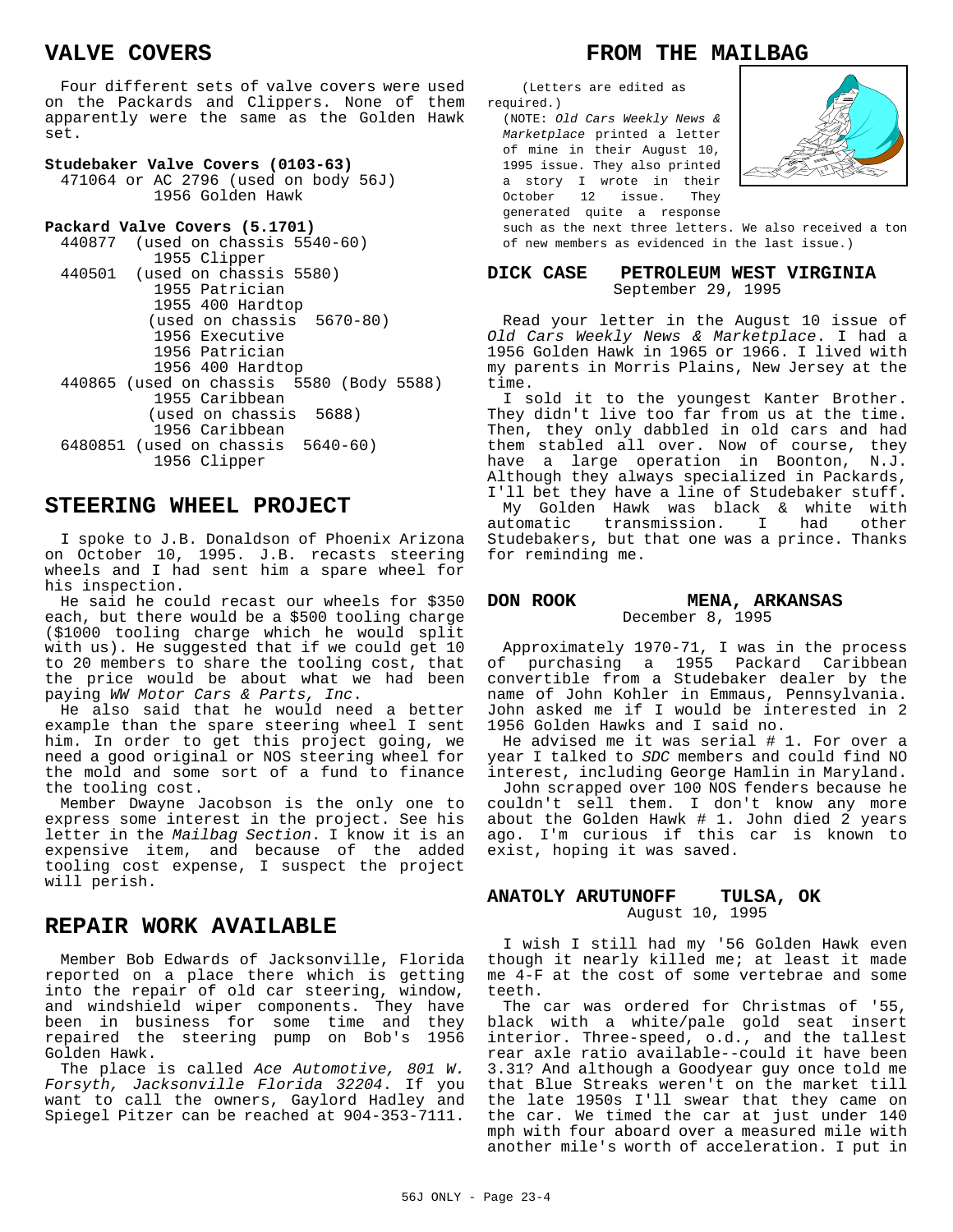a 4.11 axle (the whole unit, brakes and all, cost about \$125) for drag racing and twisted the axles! The car rode smooth as silk, but from behind it looked as if it were beginning to metamorphose into a clown car from the circus.

275 advertised horsepower weren't really enough, seeing as how I had a McCulloch supercharger on hand, so one day on it went. The installation kit obviously had all its tolerances off in the same direction, because I had to cut about a 4" oval in the hood to clear the upper flange. That little red lump looked very interesting sticking through the black hood (with welting around the holes edges) and I put a tiny pinstripe decal behind it.

It was quick. On those 6.70x15 (I think) tires, with no limited slip, and with the standard axle back in, it'd do 0-60 in six seconds flat once I learned how much to push on that thin pedal on the right. But it developed a very occasional scary trick: at highway speeds, maybe once a month or every twelfth rabbit or dog that ran out into the road ahead of me, I'd nail the brake pedal and NOTHING would happen. The pedal didn't go down any further than usual; there was simply no retardation. I'd swerve around whatever was out there, honking all the while, at which time the brakes would suddenly check in.

About the third time this had happened that summer of '57 I took the car to the dealers (from whom I later bought a '62 Hawk GT which I raced at Sebring, but that's another story). I can still remember the overcast, warm afternoon when I stood in the service entrance, drumming my fingers on the roof. "Let's see," I said. "The distributor shaft bushing feels pretty loose" where I reached around under the hood and wobbled it "and, umm, there was something else pretty important. Oh well, I'll eventually think of it." I never did, until the problem cropped up at a drag race in an undeveloped industrial park. Totally unsanctioned, or course. If you nailed your brakes at the quarter-mile pole, your average American car (and my Studebaker, I'd done this run before) would stop-with about 50 yards to go to a huge dirt embankment. This last time I used up those fifty yards and then some. Didn't hurt the car all that bad; steering wheel hub took out my upper incisors and their roots cleanly, with no split lip and no broken jaw--took out about a quarter of the hub plastic too--and the seat belt fractured my back. A friend with me, who had his belt on REAL tight, got a tiny cut on his head from jackknifing around his belt. Got a few abdominal bruises too. Nothing else. I remember that when I ordered the car, a factory rep told me that the fiberglass or was it plastic?) instrument panel upper edge was designed to crush just before the average human skull would fracture. Anybody know anything further about that? Tom McCahill said in a road test that at 59/41 the Golden Hawk had the weight distribution of a blackjack, but that made it quite stable on the highway. I even won a steak dinner by proving to a Ford dealer that overdrive worked on first gear

too. I sold the car while I was in the hospital for \$2,100 and it was repaired in such a way that the blower then fit totally beneath the hood. Poor thing tried to warn me it was ailing. At twenty-one I just wasn't ready to pay attention. Funny thing: a year later when I got into road racing, the corners were fine, it was the straights that terrified me!

P.S. In late '57, in Tulsa, I met another kid whose father had begged or commanded the powers that be and had a '56 G.H. with the Packard Caribbean big engine (was it 390 c.i.? I think it was the Hawk engine with 1/8" more bore), the dual four barrel manifold, and automatic transmission, which I think was Ultramatic. Did Stude normally offer an automatic on the GH in 1956? His mileage was atrocious, like 9-10 around town whereas I got 15 to 18 mpg, at least that's what I remember, even with the blower. And going back a couple years before that, a fraternity brother's father had a little dealership in Kansas order him a replica 1954 Mexican Road Race Packard: a Clipper hardtop carrying the 359 engine, 8.7 compression, aluminum head and all, hooked up with a 3 speed o.d. trans. About twenty years ago, there was a similar car in Hemmings, from a lifelong Packard mechanic's estate. They were asking \$1,600 and I thought how much fun it'd be to take it to the VSCCA vintage races at Watkins Glen, painted up, in La Carrerra Panamericana style with the Mobiloil flying red horse, Champion plug decals, etc. And it would have made a great tow car for my vintage stuff. I didn't miss ALL the bargains!

#### **GARY W. CAPWELL SALEM, OREGON** September 29 1995 - January 8 1996

Thank you for your help on the phone, and the amazing promptness of the delightful reading material (a zillion issues of *56J ONLY*). I feel like the storm clouds are lifting since I contacted Brent Hagen in Portland.

On 9/10/95 I took the family to a Willamette Chapter S.D.C. Show and Shine, which not only got the family in "lets get ours going" mode, but lead to the connection of a 56J owners best dream. A 1956 Power Hawk won peoples choice, it belonged to a friendly sole named Ralph Novarro, when I approached him for information and parts for our old bird he referred me to Brent Hagen and Bob Thompson, both of these guys have really put my project on track...Thanks.

Brent asked for my car's numbers first before answering my query on the possibility of him having a replacement for my left fin. At the time this really threw me as I wasn't aware of the mid model year change of the fin trim. The car is now a complete body, thanks to Brent and Bob, she is no longer finless nor sporting 1953-54 tail lamps.

I played with my AC-2688 antenna last night, and managed to make it work again! After dismantling it carefully I found that its problem was in its clutch mechanism, this is visible as soon as you remove its rear cover, all it needed was the edges bent in @ 1/8 inch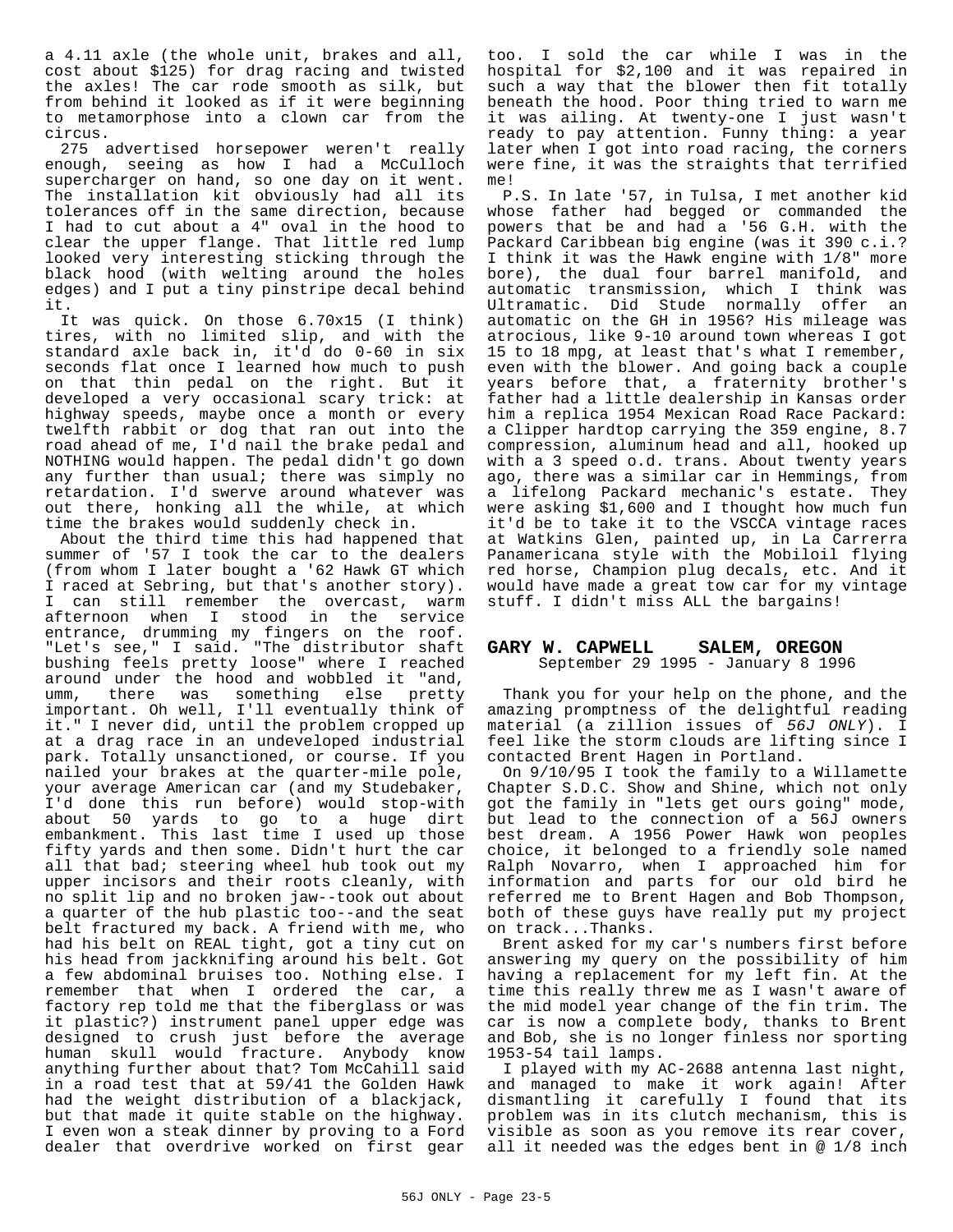and the mast oiled and it returned to working order. It appears that this spring washer clutch set up had lost some of it's set in the last 40 years, and also it had been turned when the mast was stuck.

Brent Hagen is restoring my AC-2747 radio to working order. The AC-2756 clock keeps perfect time already. Although it's still there, I'll probably have to replace the AC-2302 rear seat speaker.

I'm curious, does anyone know if door guards and gas guards were accessories that could have been installed on the 56J. I've seen them on earlier cars, and on 60's hawks...but not on a 56J.

Things have been moving right along on body # 96. The seats have been redone, I've purchased a 374 for it, and Brent Hagen found a Twin Ultramatic.

I lucked into a pair of NOS seat belts for \$20 at a swap meet in Albany, Oregon last weekend. Brent Hagen found most of the interior stainless trim for me. He has been this car's parts savior lately. Between Brent and Bob Thompson, I've found almost all the "56J ONLY" stuff that I was missing.

Everyone whom I've met in this club has gone out of their way to help me on my project and I just want to say thanks to every one of you.

Another sideline to my project is installing a one micron inline filter cartridge in the return line from the trans cooler, this will remove finer particles of metal and dirt than the stock internal screen , also any mfg trash or slagg left over inside an after-market cooler will be picked up before it gets to the trans itself and runs through it. This I plan on chasing down at a hydrualic supply shop (tractor or farm supply) along with having new power steering hoses made. This filter is a great idea for all ultra's, as it will increase the life span by cutting down abrasives in the fluid and increase cooling system efficiency by providing more surface area and capacity.

I am still in need of a front crossmember (1539366 - member, engine rear support) or at least a cross reference to some other models that will fit. Also, I have yet to locate a frame side bracket for the shift bellcrank for my ultramatic - (1539851 - bracket,... outer support) and the bushing (426709), and retainer (433181). I've found all the rest of the necessary parts to get body #96 back on the road, I think?!!! Perhaps you could put a little ad in *56J ONLY* for me, maybe one of the many car owners out there who have changed over to O.D. has their old linkage parts sitting on a shelf someplace, and would be willing to part with them for a reasonable price.

Here is the record of my ultramatic rebuild, also included is some interchange information. Feel free to change format and edit as you please. I found a source for all hard seals (fresh) after ordering from S.I.A. The front seal for \$12, and rear seal for \$22!!!???? On top of the immense difference in price, I still haven't heard from him!!! So I bought and installed the fresh ones.

Between the fact that the ultramatic was changed for 1956 (drastically) and many updates and changes occurred since then that aren't referred to in the shop manual, and the obvious fact that the shop manual is written in a mass of technical dribble -especially in reference to the end play adjustments and omission of critical torque specs in text, it is not hard to see where the average shade tree mechanic would not fair well trying to repair the unit himself. Hopefully my notes will help others with their projects fair a lot better!

| <b>STUDE</b>                              | ULTRAMATIC INTERCHANGE PART NO.S<br>G.M. | MICRO TEST                             | <b>DESCRIPTION</b>                                                                                                |
|-------------------------------------------|------------------------------------------|----------------------------------------|-------------------------------------------------------------------------------------------------------------------|
| 6489039<br><b>NONE</b>                    | NONE 1-3605<br>1333435 1-1013            |                                        | ULTRA BANDS -STOCK<br>DYNAFLOW- LOW BAND<br>$(48 - 63)$                                                           |
| <b>NONE</b><br><b>NONE</b><br><b>NONE</b> | 1339399<br>1189278<br>1396099            | $1 - 1014$<br>$1 - 1790$<br>$1 - 3628$ | DYNAFLOW- REV. BAND<br>" ( 59+60) """ " "ONLY<br>DYNAFLOW- DR.PLATE<br>FRICTION( 48-63)                           |
| <b>NONE</b>                               | 1393672S                                 | $1 - 9$                                | DYNAFLOW- DR.PLATE<br>STEEL (48-63)                                                                               |
| 421128                                    | 209072                                   | $1 - 1$                                | ULTRA-PLATE DRIVING<br>FRICTION (STOCK)                                                                           |
| 6470245                                   | 421073 1-16                              |                                        | ULTRA- PLATE DRIVEN<br>STEEL (STOCK)                                                                              |
| 458296                                    | NONE                                     | $1 - 118$                              | GASKET SET (FACTORY<br>TYPE)                                                                                      |
|                                           |                                          |                                        | NONE NONE 1-780 SEALING RING KIT<br>6470203 333546 1-413 REAR SEAL<br>NATIONAL # 471829 (NEW TYPE, CAN FIT TWO IN |
| @ \$7.00 EA.                              |                                          |                                        | ORIGINALS PLACE THUS DBLE SEAL) (FED. - MOGUL)                                                                    |
| 6470206                                   | 6470205 NONE<br>CR SERVICES# 21134 (SKF) | $1 - 1574$                             | FRONT SEAL<br>@58.00<br>SEAL, MANUAL SHAFT                                                                        |
| 6470207                                   | CR SERVICES# 5569 (SKF)                  |                                        | SEAL, THROTTLE SHAFT                                                                                              |
|                                           | CR SERVICES# 3683 (SKF)                  |                                        | @ \$3 00<br>423215 BEARING, OUTPUT SHAFT - USE SKF<br>#<br>6206JEM @ \$10                                         |

*DON'T WORRY, BE HAPPY AUTO PARTS CO. 414 STIVERS RD.*

*HILLSBORO, OHIO 45133 contact Dave Crone* Cheapest and best source replacement ultramatic bands (\$48.50). And drive clutch discs (beautiful) for \$6.50. Also has complete master rebuild kit for \$273.

#### **BRENT HAGEN PORTLAND, OREGON**

September 27, 1995 - October 25, 1995

Of all the 1956 Golden Hawks I've looked at, only one has had the original bumper jack. Apparently, they didn't work well so the owners discarded them? I studied the 55-58 chassis manual and looked at your fine catalog and compared my preliminary 1956 chassis manual. This is what I think:

**56-58 CHASSIS MANUAL** 

 1539167 JACK used with 1539037 BASE 56J 1539165 JACK used with 536499 BASE 56J **SHOULD BE:**

 1539165 JACK used with 1539037 BASE except D  $(56J)$ 

 537993 JACK used with 536499 BASE D (station wagon).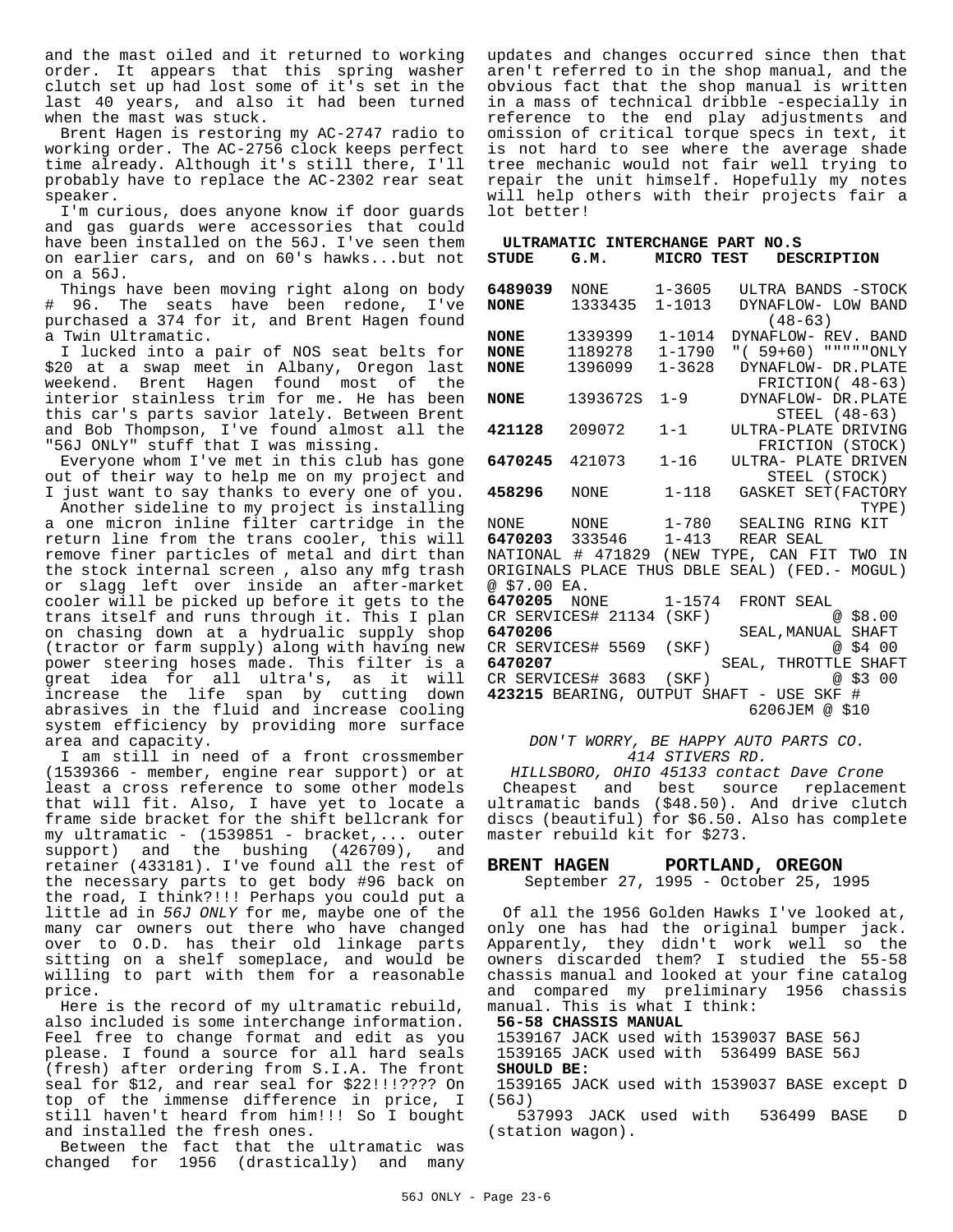What is your opinion? I believe figure 1812-5C is correct and verified it with Bob Thompson's who at one time had his original bumper jack.

I have some more information:

--> From "Packard Friends" in Vermont, 1967 Chrysler 318 lifters interchange w/Packard.

--> For those folks who wish to rewire their own tachometer wiring harness: I strongly recommend **not** using "any old power cord"! You want a cable that is oil resistant and able to withstand higher temperatures. Otherwise damage can result to the tachometer head from shorts caused by the crumbling insulation. Personally I have found SJO-18/3 cord to be the best choice.

DISTRIBUTER INFO: Ref. Service Bulletin # 316 and information I gleaned from my Packard 1955-56 parts book.

There are three AUTO-LITE distributors:

- 1) 6480751, IBJ4001-C (used in Packards and early 1956 Golden Hawks, superseded by 'E' model.
- 2) 6480363, IBJ4001-D (Tom Doherty was selling some of these NOS)

3) 6489834, IBJ4001-E Upgrade Kits:

6484607 - to upgrade 'D' to 'E'.

6484609 - to upgrade 'C' to 'E'.

Also: 6484249 vacuum advance is used with IBJ4001-C distributor (Stephen Allen Auto has these kits for sale)

74149 vacuum advance is used with IBJ4001-E.

#### **BILL LADROGA HOLDEN, MASS** September 1995 - October 1995

I found out that using a Gates #21631 upper radiator hose and cutting off the ends really works. The tip was published in issue #9, December 1990, of *56J ONLY*. The NAPA equivalent is #8349. I think that the original Hawks used the so-called Corbin hose clamps so I put them on as well. For anyone who uses Corbin clamps, the special slotted pliers are a real help. I've seen some mechanics who filed vertical V-grooves in the center of each jaw of a pair of pliers, and that seems to work too.

I had some trouble with my GH clock. It wouldn't stay running. When I took it apart, I was impressed with the quality of the movement. *George Warner Company* manufactured them. I found that the rubber mounting insulators were disintegrated and the rubber particles were clogging up the works. I have a source who will repair these units if owners want to keep them original and don't want to put in quartz movements. The second hand on the original movement gives off a satisfying "click" from second to second, a sound that you won't hear from a silent and continuous quartz movement. A fellow employee at my company, *Dana Armour, 30 Blackstone St., Mendon, MA 01756, telephone 508-473-7651,* does clock repair as a hobby and a sideline business. He worked on my clock and it's keeping time just like new!

I had to replace one of my mufflers recently. A Walker 21098 fits but is slightly thicker in the short oval direction. My NAPA dealer tells me that Walker has discontinued manufacturing this muffler so if you can find them, buy them up for future use because Walker no longer makes a similar muffler.

Finally, nowhere in the *56J Only* newsletters do I see a mention of a National Meet just for 56Js. Has this ever been considered, or are we all to widely scattered to drive our cars to a central location?

Regarding the back-up light spacer question from Bob Strait and Craig Piper that was in *56J ONLY* issue #022:

copy of an original installation instruction sheet from the AC-2762 back-up lamp kit. Note that the kit is for coupes and hard tops and station wagons. When the lamps are installed on coupes and hard tops, the spacers are used to get them up high enough on the gravel guard over the bumper. When installed on a wagon, no spacers are used because the lamps are mounted directly on the bumper bar. Hope this helps.

More "stuff'. First, in response to two letters in *56J ONLY* of October 1995, #22: 1. John Turner - Welches, Oregon.

It appears to me, that if they are Studebaker, the drive shaft and differential in John's car might come from a 1958 or later Studebaker. Twin Traction, or Studebaker's limited slip differential, was not available until 1957 (my 1957 President Classic has it) and the one piece driveshaft appeared in Hawks and sedans beginning in 1958.

2. Bruce Jamison - Houston, Texas

I've been told that the rims that Bruce needs are 15 x 5-1/2 rims from a 1983 or so full-size Chrysler, like a New Yorker or a Cordoba. Don't use the optional 15 x 7 rim that was available. The Chrysler 5-bolt pattern is correct and Studebaker hubcaps are supposed to fit. The original whitewall width for a 56J has been a question for me too, since replacement whitewalls come in various widths and it's difficult trying to decide which ones to buy. I'm going to guess that it might be 2-1/2" because a well-worn Firestone 7.10-15 whitewall spare was in my trunk with that width and I'm assuming it's the original spare.

If Bruce is going to use radials, I think that various *56J ONLY* members have recommended either 205R75-15 or 215R75-15 radials. One of our *Ocean Bay Chapter*, *Studebaker Drivers Club* members owns a '53 Commander coupe modified with an Avanti R2 engine, but a stock body, and it has 235R75-15 radials. But springs really have to be in good condition for that much rubber to clear the rear tire wells.

3. The 56J air cleaner applique that you furnish (it can't be called a decal, it doesn't come off a paper backing in water and get transferred to something) appears to be correct. Mine was still on my air cleaner, but it had been painted over. Real decals have a raised quality to them and are still visible even when painted over.

4. Finally, I'm sad to report that Earl Bailey, the original buyer and owner of my Hawk, passed away due to throat cancer in Colorado Springs, CO, in August. Earl was the source of a lot of information since he owned the Hawk for more than 35 years.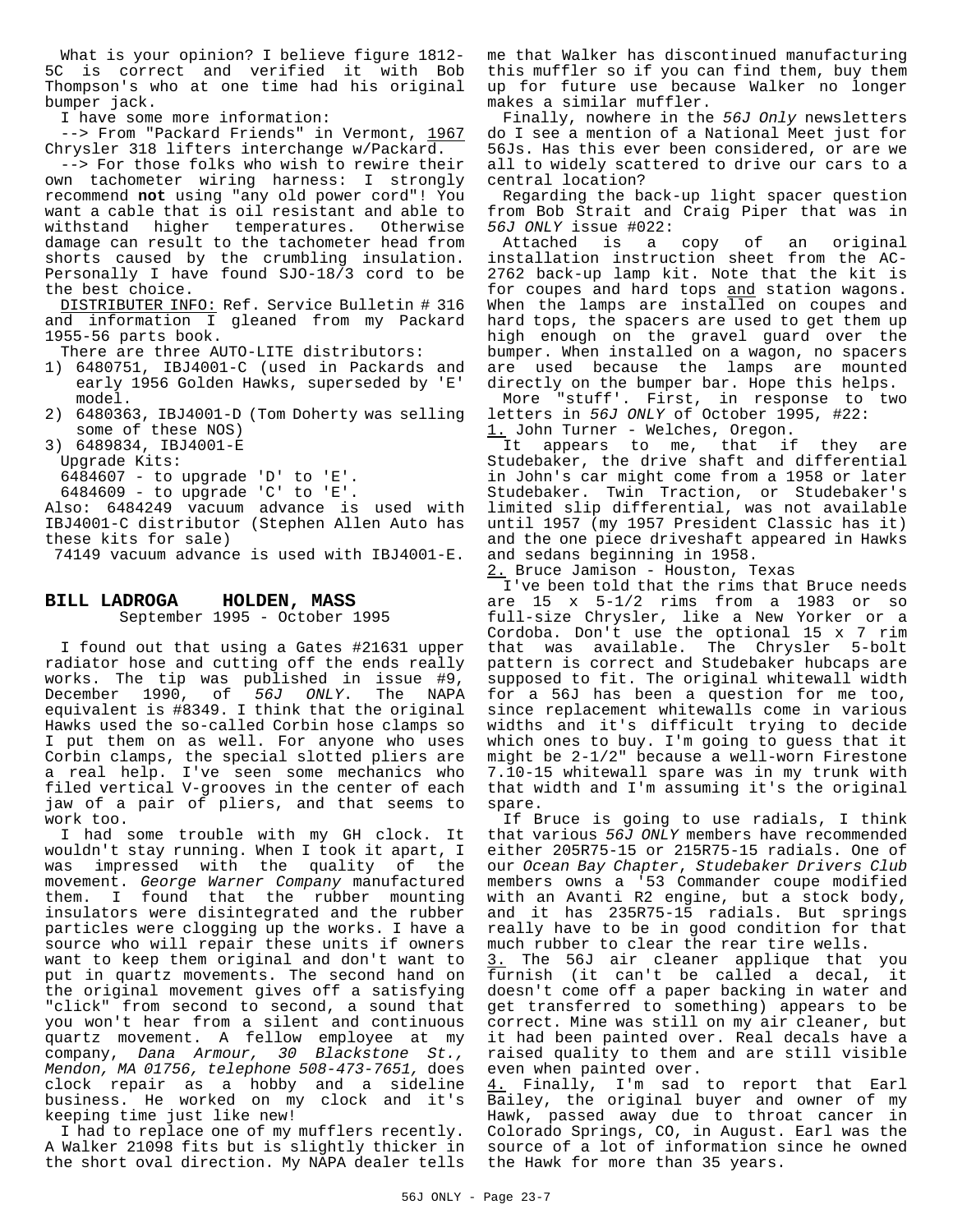#### **DWAYNE JACOBSON STEVENS POINT, WI** October 3, 1995

I called *WW Motor Cars* this morning about the steering wheels. They said the cost is about \$700 per wheel. I asked if they would sell the mold, and they said no.

Do any other GH owners know anything about recasting steering wheels, or are any of them interested in getting a cast made for our club? I may be interested in recasting wheels, but I need some information.

Well my project is coming along. I am repairing some fairly rust free hog troughs and am getting ready to place a rust free rear clip onto my 56J. In order to complete my project, I need the 3 speed shift linkage and clutch lever assembly, rear engine support, and underframe cross member. If anyone has any leads please write.

#### **KENNETH L. STUCKEY ORLANDO, FLORIDA** January 12, 1996

(NOTE: Ken owns a 1956 Packard Executive. I sent him a copy of the engine chart on page 2 and asked him about the carburetor used on his car. I had written to him earlier concerning the generator support arm.

Thank you for the engine information. I did not see any errors in the Packard chart.

Regarding the carburetor question, my Executive, body No. 5677A has the Carter model WCFB-2394 S, Packard part No. 6480506.

Back to the generator bracket controversy, I agree that an "original" car could have the bracket reversed some time along the way. In fact they could have been reversed specifically to eliminate the interference problem that has sometimes occurred.

I wonder where the brackets were installed, at the Utica engine plant, at the assembly plants, or maybe not always at the same location. If the latter they might not all be the same.

My car is very late production, being No 928 of a total Executive hard top production of 1039. It was delivered in August 1956 to an elderly lady and sold back to the dealer when she decided to quit driving. The dealer kept the car and one of the principles drove it for an undetermined amount of time and then stored it around the year 1964. I acquired it from the dealer in 1972 with about 55,000 miles on the odometer.

I am satisfied the cylinder heads had never been off. The generator was the correct model and appeared to be original (worn brushes). There is no sign of the bracket interference problem. Every bit of work done since has been by myself, so I feel that very likely the bracket was originally installed with the slotted end at the generator.

(NOTE: I saw three Packards at a junkyard once, two were from 1955 and one 1956. All three had the generator adjustment arm mounted with the slotted end on the generator and all three had plenty of clearence.)

# **HERE WE GROW AGAIN**

Please update your rosters as we welcome the following members. (NOTE: Due to our infrequent printing schedule, I have lost contact with several members who have moved and their post office forwarding order has expired. If you move, please remember me when you send out your change of address forms.)

- 219 James Thomas Rt #1 Box 488 Hyndman, Pennsylvania 15545
- 220 David Freeberg 14605 Monroe Omaha, Nebraska 68137 402-895-1723
- 221 Larry Wallick 1933 Hickory Grove Rd. Davenport, Iowa 52804
- 222 Jim Maxey 58061 Pecan Rd. South Bend, Indiana 46619-9765
- 223 Larry C. Morris 12181 11th St. Yucaipa, California 92339-1925
- 224 James Lewis 1790 Shirley St.<br>P.O. Box 11406 1111 Atlanta, Ga 3031 Atlanta, Ga 30310
- 225 Forrest Meighen 1673 Brown Street Akron, Ohio 44301
- 226 James Beatty 1400 Bellwood Dr. Loveland, Ohio 45140 513-683-3897

# *WHEEL ESTATE FOR SALE*

Due to our infrequent printing schedule, many ads may be quite old. The only way I know if an item is bought or sold is if one of the parties reports the transaction.

**1956 Golden Hawk**, Jade Green/White, 352 engine, 3 speed/OD, Original interior (fair), wire caps, condition 3 (a 20 footer) Ron Johnson, 2625 Skokie Dr, Rockford Illinois 61108.

**1956 Golden Hawk**, Mocha/Doeskin, Ann Flynn, 6920 SE Clackamus Rd, Milwaukie, Oregon 97222, 503-659-8372.

**1956 Golden Hawk**; serial #6031413, tinted glass, automatic, PS, PB, backup lights, seat belts, an air conditioner installed in trunk with ducts in front of rear window; also a rare continental extension kit has been installed. This car is complete and original, nothing has been done to it. The car does need to be restored to be perfect or to whatever level of restoration you may desire. I am now taking bids. I will sell the car to the highest bidder over \$5500. Terrell Goodspeed, 3735 SE Military Dr., San Antonio TX 78223 or 210-337-2018, 210-337-6371.

**1956 GOLDEN HAWK**, 500 CID Cadillac V-8 with Turbo 400 transmission. Red/White exterior with red velour interior. \$9,000 OBO. Jim Horton, 506 Rosebud Lane, Neptune Beach Fl 32266, 904-354-5925 (work) 904-241-8752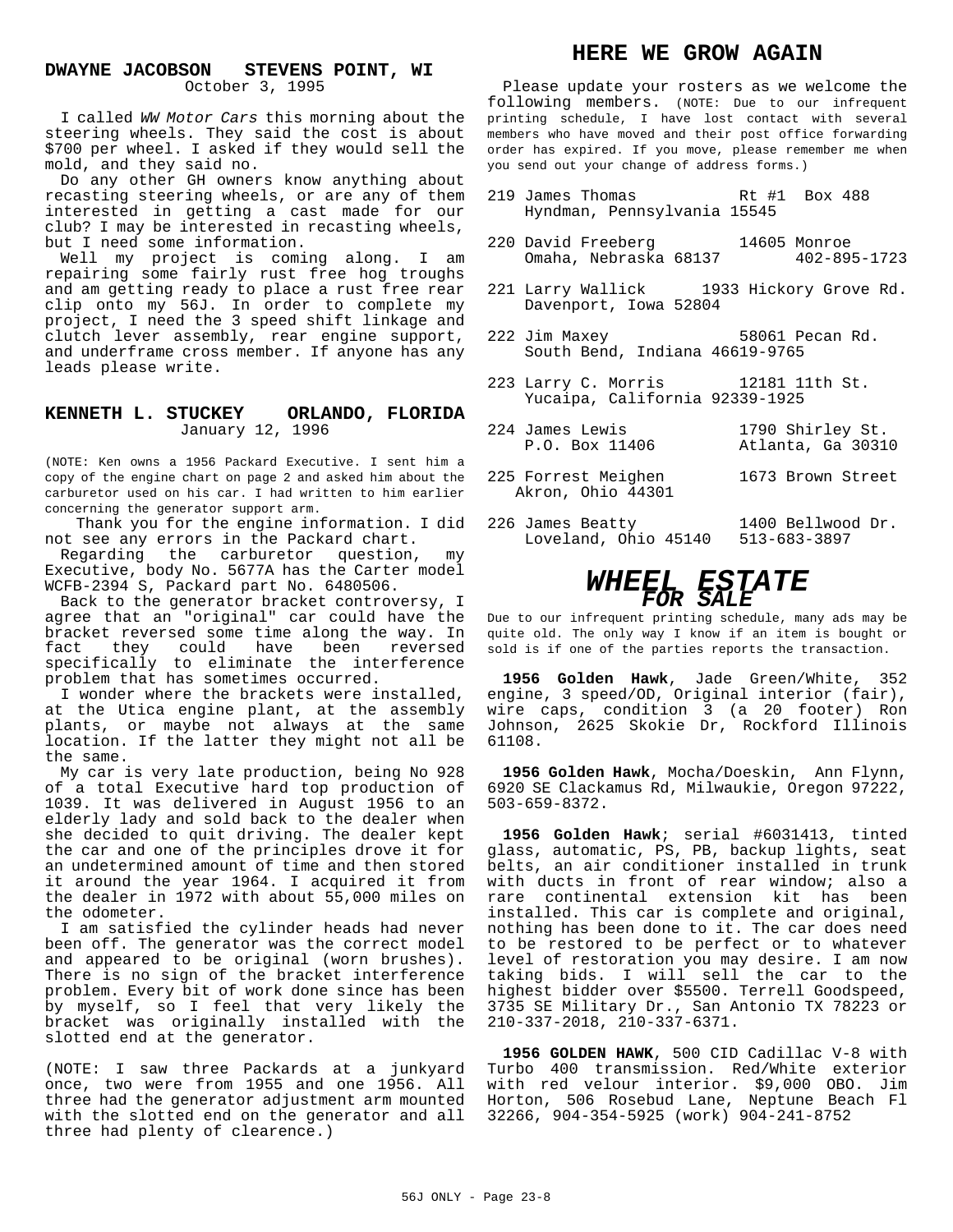**1956 SKY HAWK** parts car with Golden Hawk fins and check mark moldings. Car is complete except for the engine. It has all glass and trim and has a 289' crank, \$300 or I will 1912-1914 era Flanders literature. Nick Uhl, Oak Hill Recycling Center, 131 So. U.S. #1, P.O. Box 439, Oak Hill, Florida 32759, 904-345-3049.

I (non 56J owner) have a tach sender armature for the 56J (different from other Studebakers) that needs a home. It appears NOS. I bought it for my tach sender and discovered it was for the 56J. Dennis Day, 2501 Blue Ridge Dr. NE, Cedar Rapids, Iowa 52402, 319-364-7718.

Leather hood hold down belts. Save those hoods! Still \$25.00. Transmission dip stick gaskets, free with a SASE. Brent Hagen, 6220 S. E. 55th, Portland Oregon 97206-6800, 503- 771-0604

**NEW & USED** Studebaker & Packard parts. Mechanical, electrical, & trim. Large stock of Packard engine/transmission parts. Stephen Allen's Auto, 529 N. W. 58th Street, Gainesville, Florida 32607, 904-454-7200,

800-532-1236 (orders only please)

#### *WANTED*

Wanted: 1956 Golden Hawk, prefer one that is the Gold/White combination. Bob Lehman, 8940 Parkland Dr, El Paso, Texas 79925 Tel. 915- 591-4020

Long time Studebaker owner wants a #1-2 rust free car 56J 3 speed/OD, prefer 374" Caribbean w/2-4 bbls. Pay a fair cash price and promise to give your pride and joy a good home and regular exercise. Jack Vines, 3227 East 28th Avenue, Spokane, Wa 99223, 509-535-8610.

Wanted, 1956 Golden Hawk, send info with description and price to Richard Langlotz, 4384 Adrian Road, Cleveland, Ohio 44121, 216-382-1432.

Wanted, 1956 Golden Hawk, rust free original. Al Van Skaik, 2401 N. 35th St, Tampa Fl 33605, 813-247-6858, or 813-962-0054 (Fax).

Wanted: 3 speed shift linkage and clutch lever assembly, rear engine support, and underframe cross member. Dwayne Jacobson, 2933 ellis st., Stevens Point, Wisconsin 54481, 715-341-7671.

Wanted: front crossmember (1539366 - member, engine rear support) or at least a cross reference to some other models that will fit, frame side bracket for the shift bellcrank for Ultramatic - (1539851 - bracket,... outer support) and the bushing (426709), and retainer (433181), torque converter (6489485). Gary Capwell 698 Thompson Av. N.E., Salem, Oregon 97301, 503-378-0161.

Wanted: clips for tachometer sending unit which hold the distributor cap to the base.

Patrick Schafer, 7000 Signal, Philo, Ca 95466, 707-895-3722.

Wanted: New or good used shift indicator dial for ultramatic, part # 1539769. Robert Strait, 631 Susan Dr., Irwin, Pa. 15642, 412-863-1087.

Wanted: Back-up lights, interior door panel stainless trim, right rear & left front wheel well trim pieces in excellent condition. Bill Ladroga, 60 Ft. Sumpter Dr., Holden, Ma 01520- 2605, 508-829-9018.

# **56J CLUB ITEMS**

#### **1956 STUDEBAKER GOLDEN HAWK PARTS CATALOG.**

 Taken from the 1953-58 Body Parts and the 1955-58 Chassis Parts Catalogs, Catalog contains only 1956 Golden Hawk parts and illustrations. 320 pages of specifications, illustrations, parts lists, alphabetic index, numeric index, plus separate lists for service bulletins, utility items, and accessory codes. The complete catalog is 3 hole punched and comes in a loose leaf folder with a color cover insert \$25.00.



#### **DECALS/APPLIQUES**

| Air cleaner/oil bath, yellow/black $$4.00$ ea. |             |  |
|------------------------------------------------|-------------|--|
| Oil filler Cap, black w/buff                   | $$3.00$ ea. |  |
| Oil filter, red/black/gold                     | $$4.50$ ea. |  |
| W/Washer Motor, blue/chrome                    | $$4.00$ ea. |  |
| <b>Valve cover</b> , $red/yellow$ (2 $rad$ )   | \$16.00~pr. |  |
| [Complete set (6 decals)                       | \$29.00]    |  |

**TAGS**

Generator field terminal tag, red  $$1.50$  ea.<br>Tachometer sending unit tag, red  $$3.00$  ea. **Tachometer sending unit tag**, red

#### **PATCH**

4-1/2" x 2-1/2" *1956 STUDEBAKER GOLDEN HAWK OWNERS REGISTER*. The official patch of our club. Can be sewn or glued to a cap or shirt. Red on white background. \$3.50 + SASE.



#### **STEERING WHEEL COVER**

Black on white background. Slides over the top of the steering wheel, washable. \$15.00.

**CLUB ROSTERS** (send SASE) *Please include a SASE with your order, (unless you order valve cover decals, catalog or a steering wheel cover)*.